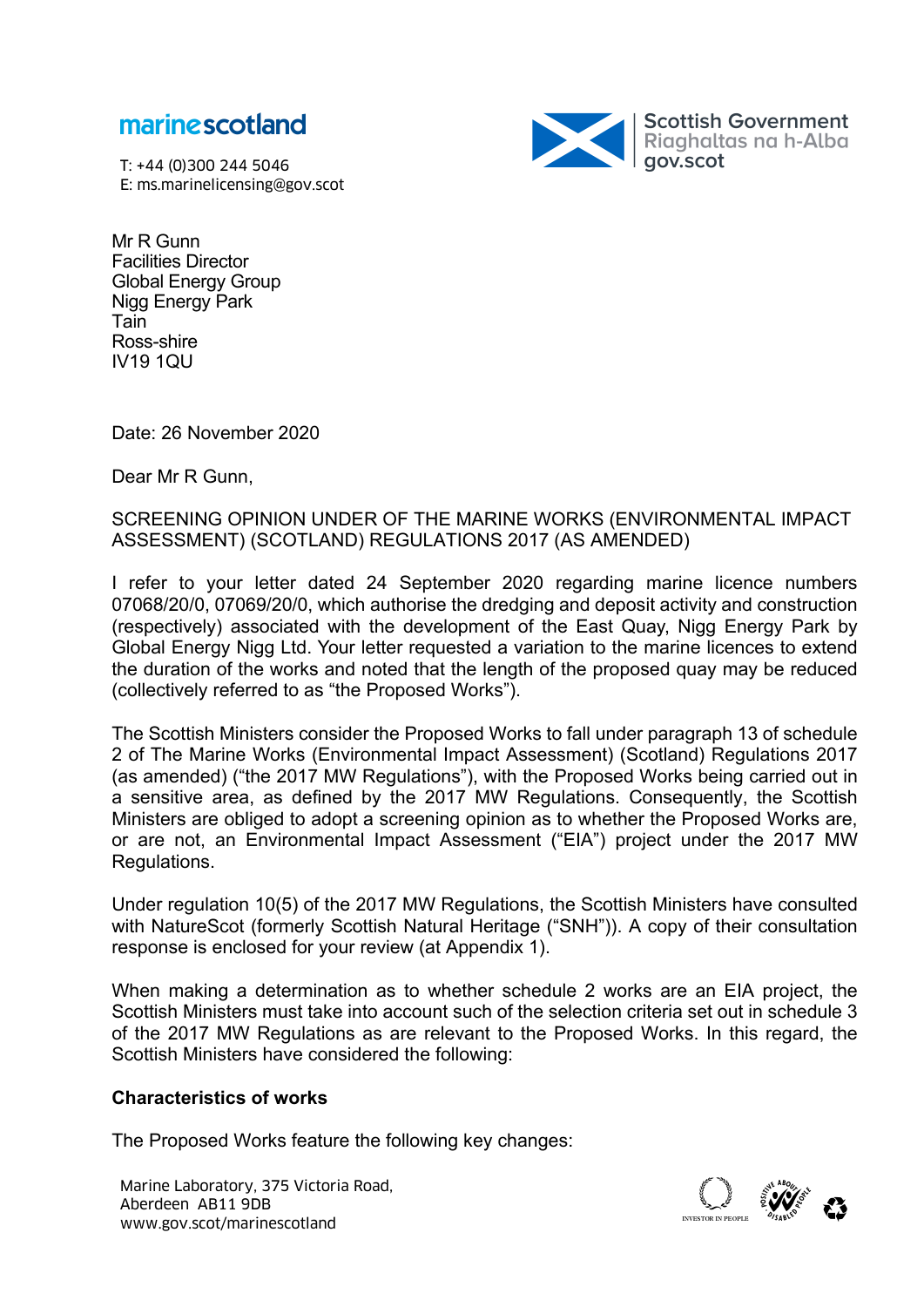- To change the start date from July 2020 to January 2021
- To change the duration of the licence from 12 to 24 calendar months, ending 31 December 2022.
- Potential to reduce the length of the quay form 250m to 225m, however this is not confirmed.

The need to change the commencement date and extend the duration of the licence has arisen primarily due to delayed pre-construction tender process in light of the COVID 19 pandemic.

The Proposed Works will lead to the following changes which have the potential to impact the environment beyond what was originally assessed:

• Increased timeframe within which works including dredging, vessel movements to and from the dredge spoil deposit area and construction including pilling will take place.

The increased timeframe of the Proposed Works could result in vessel movement occurring over a longer time frame having an impact on the cumulative vessel movement in the Cromarty Firth as it is already utilised by a diverse range of marine traffic. However, the total number of vessel movements will not increase. Cumulative vessel movement had been identified in the decision notice for a marine licence (dated 21 July 2020 as potentially having a negative impact on the Moray Firth SAC and the Dornoch Firth and Morrich More SAC. However there is a requirement to follow a Marine Mammal Mitigation Plan ("MMMP") which includes consideration of vessel movements. Additionally mitigation against any adverse impacts from the vessel movements will be included in a Construction Environmental Management plan ("CEMP") once a contractor is appointed. The CEMP must be submitted and approved by the regulatory authority prior to works beginning.

Impact on ornithology interests during the construction phase could occur over an increased duration, however this impact will be mitigated through a series of practical measures including a nesting bird check and consideration to timing of certain aspects of the works to avoid significant effects on birds during the construction phase to be included in the CEMP.

The Scottish ministers are of the opinion that the characteristics of the Proposed Works do not alter the significance of the environmental effects which have previously been assessed and do not introduce any additional significant environmental effects.

## **Location of the works**

The Proposed Works are located adjacent to the established harbour at Nigg and at the nearby authorised Sutors dredge spoil deposit area. The proposed works are adjacent to the Moray Firth Special Area of Conservation ("SAC") and adjacent to the Dornoch Firth and Morrich More SAC, while the spoil deposit area is within the Moray Firth SAC